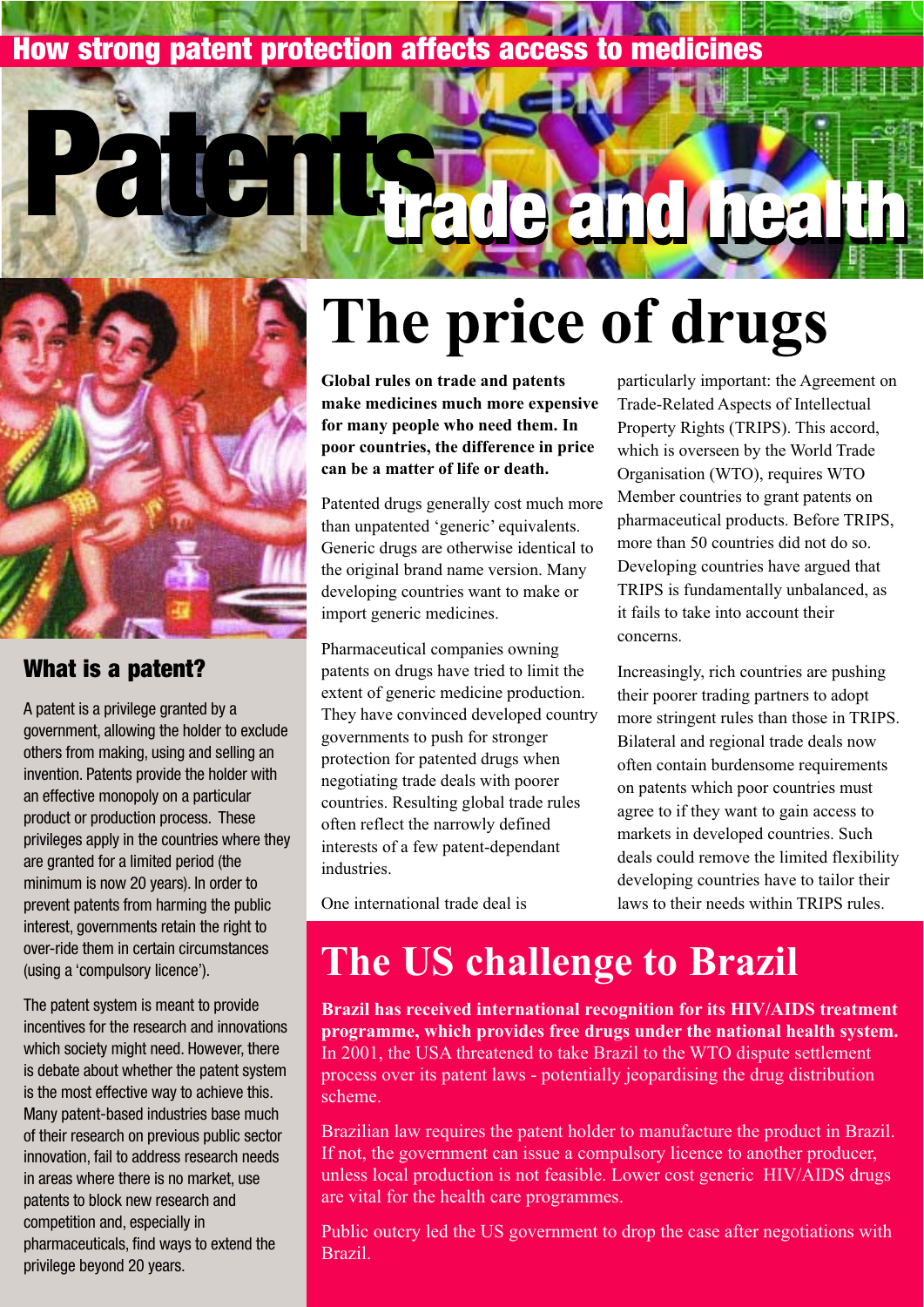### **"... pharmaceutical companies often use pater**

#### **Neglected diseases**

There are many serious diseases for which little research takes place, because they mainly affect people who cannot afford expensive patented drugs. Examples of these 'neglected diseases' include human trypsomaniasis, leishmaniasis and Chagas disease. Of the 1393 new drugs developed between 1975 and 1999, only 13 were for tropical diseases.

Pharmaceutical companies argue for strong patent protection on the basis that it protects the profits which provide incentives for research and drug development.

For many neglected diseases, there is no connection between stronger patent protection and increased research and development for drugs. Treatments for such diseases are not a profitable market. These diseases need to be tackled globally by a mixture of public sector research in developed and developing countries, greater funding and new not for profit initiatives





### **South Africa**: 39 drug companies sue the government

**In 2001, the question of access to medicines hit the headlines when 39 pharmaceutical companies sued the South African government.**

The companies alleged that a new South African law would have been illegal and contrary to the patent rules in TRIPS. The proposed law would have allowed the import of cheaper drugs from other

countries, primarily to address the HIV/AIDS crisis.

Even though South Africa was abiding by the TRIPS rules, the companies only dropped the suit and withdrew following widespread condemnation nationally and internationally in the media and by public health advocates.

### **Public health needs in developing countries**: the example of HIV/AIDS

**The HIV/AIDS epidemic has been especially devastating in many African countries, although the disease is prevalent worldwide.**

Developing country governments have drawn particular attention to the impact of HIV/AIDS – but stress that this is the just the most dramatic example of a wider range of public health problems. The difficulties that people with HIV/AIDS face in obtaining affordable medicines are similar to the problems

faced by people with respiratory and cardiovascular diseases, malaria, cancer and TB.

Governments everywhere want to have available the necessary public policy tools to address national health requirements, in whatever form these might appear. Developing countries need to be free to over-ride patents in the interest of public health where necessary, without having to fear reprisals from rich country governments.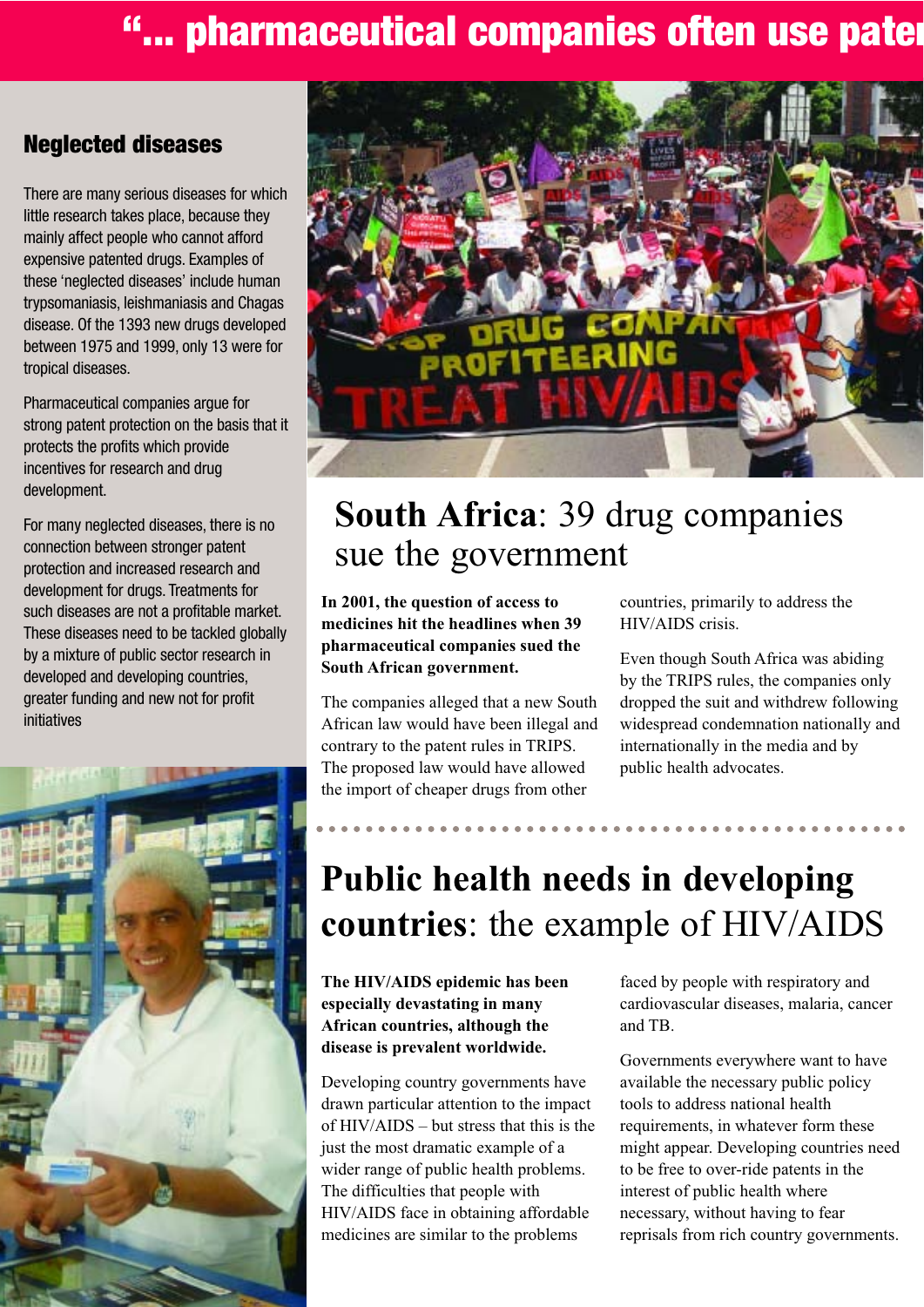**ents to unduly delay or restrict generic competition"**

ICTSD/UNCTAD, *Intellectual Property Rights: Implications for Development*, 2003, p 99

# **Public health takes priority**

**"Although pricing is only one of the factors that determine access, it is a highly significant one. Three recent studies…predict price increases of twofold or more with full implementation of TRIPS requirements in developing countries."**

WHO, "Intellectual property rights, innovation and public health", May 2003, Doc A56/17



**Fierce attacks on public health policies in Brazil and South Africa convinced developing countries that there was a need to take action to reaffirm their rights.**

At the WTO meeting at Doha in 2001, developing countries introduced a declaration to clarify that public health takes priority over patent rules in the TRIPS agreement. After tough negotiations with developed countries, they achieved this objective. The Doha Declaration on the TRIPS Agreement and Public Health recognises that TRIPS "does not and should not prevent [WTO] Members from taking measures to protect public health".

It is rare for developing countries to achieve such a clear recognition of their rights at the WTO. The Doha Declaration spells out in detail the need for rules on patents and trade to be interpreted and implemented so as to "promote access to medicines for all".

The Declaration clarifies that governments have the right to over-ride patents using a 'compulsory licence' to produce lower cost drugs, and to determine the grounds upon which it can be done. It also emphasises that TRIPS does not prevent governments from establishing national legal systems to allow for the parallel importation of cheaper medicines if they wish. The

### Cutting the cost

#### **It costs about US\$10,000 per year per person to treat an AIDS sufferer with an AIDS drug cocktail in rich**

**countries.** Generic manufacturers can supply these drugs for around \$300 in some developing countries. The availability of cheaper drugs has also led manufacturers of patented drugs to lower their prices, but not usually to the same levels.

poorest, least-developed countries were also allowed to ignore TRIPS rules on pharmaceutical products until 2016.

The Declaration left one item outstanding – the problem of what countries with insufficient or no manufacturing capacity for medicines can do. Even if they issue a compulsory licence to produce generic drugs, they have no industry that could do so. They need to find a country where generic drugs could be made and then exported to them. But under TRIPS rules this could be challenged. WTO Members were given until the end of 2002 to find a solution.

Instead of helping craft a workable solution, developed countries loaded the draft agreement with bureaucratic conditions. Even then, the USA only joined the consensus at the end of August 2003, eight months past the deadline, after concessions were made to some of the pharmaceutical industry's demands.

Governments must now move from words to action. Countries able to produce medicines need to start exporting generic drugs to address the urgent health needs in developing countries. Poor countries should be free to act without facing pressures from rich country pharmaceutical firms or their governments.

In late 2003, the WHO announced that a quality-assured twice-a-day pill is available to treat AIDS although it did not specifically recommend it. Médecins san Frontières (MSF) also announced that this pill could be provided for an annual cost of \$140 by an Indian generic manufacturer. MSF pointed out that there were still some patent barriers to the use of this pill.